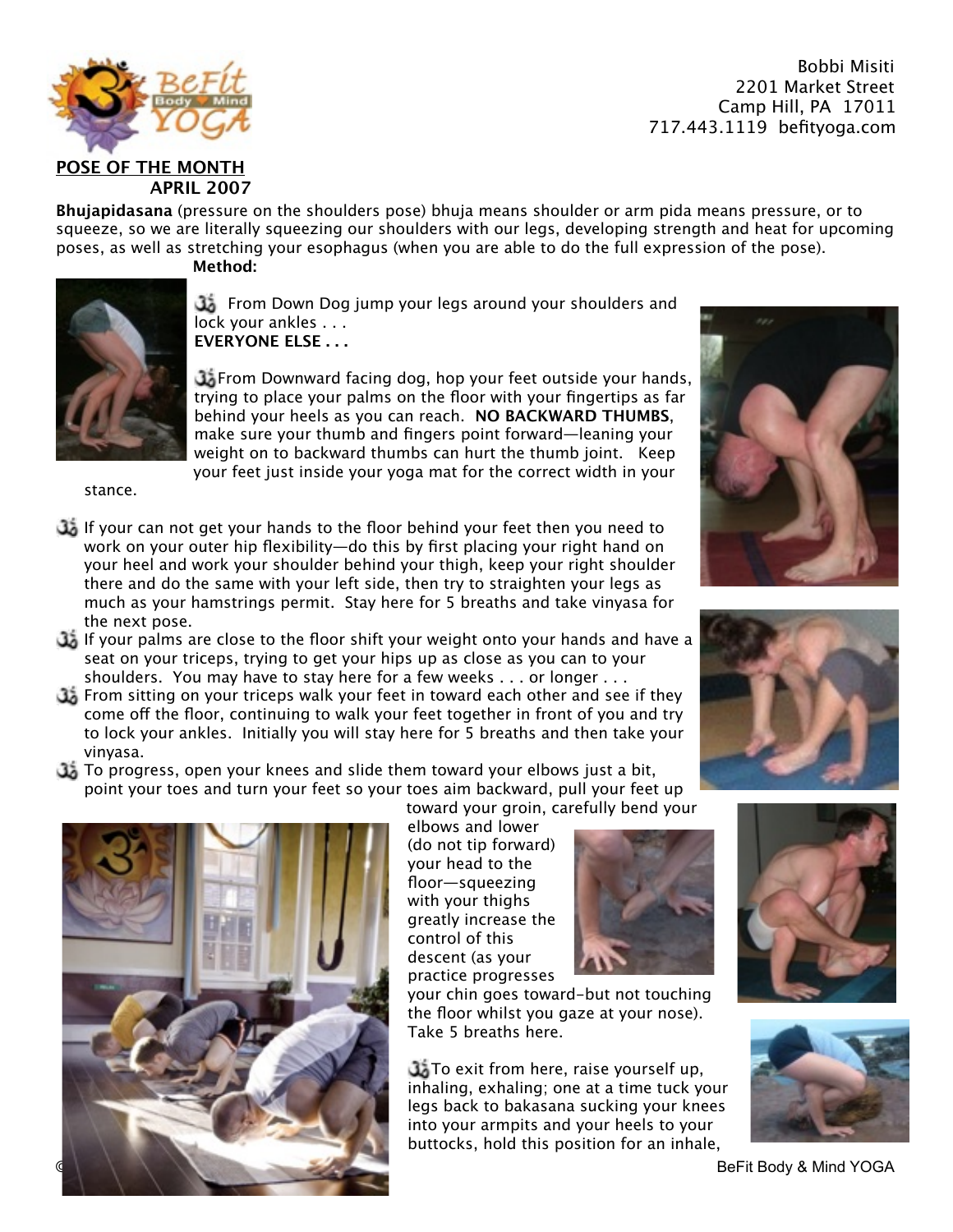









مَلَّ<br>on your next exhale glide back to Chaturanga Dandasana for vinyasa. See flow of pictures below:<br>وَلَى الْمَسْرَعِينَ الْمَسْرَعِينَ الْمَسْرَعِينَ الْمَسْرَعِينَ الْمَسْرَعِينَ الْمَسْرَعِينَ الْمَسْرَعِينَ

As your practice advances:

From Downward Dog, Inhale hopping your hips up high using bandha control, land with your inner thighs around your arms, lock your ankles and exhaling lower your chin toward the floor. Remain here for 5 breaths and exit as above.

**Benefits:** Bhujapidasana cleans and purifies the esophagus. The strength of the wrists and arms are increased giving lightness and balance to the posture. See more about your esophagus below.

How to work towards keeping your esophagus healthy with bhujapidasana; most likely it will be quite a few years of learning ashtanga for most people to figure out how to hover their esophagus above the floor while balancing on your hands . . . In the mean time there are other poses where we stretch our esophagus such as upward dog, setu bandhasana, matsyasana. Here are some tips to work toward the full expression of bhujapidasana:

**Hips, lower back, and hammies** – if you are tight in any of these areas you will lack flexibility necessary to sit on your own arms. If this is your case, do bhujapidasana as Frank does and keep practing! Over time it will come. **Wrists!** - The next stumbling block are your wrists, you need to be able to



support your full body weight on your hands, this takes wrist strength and flexibility, which will develop over years of practice, in the mean time here are some tips to stretch and strenghten your wrists:

Do your sun salutes and vinyasas . . . going from chaturanga to upward dog will develop your wrist flexibility.

**Catry doing some vinyasas on your fingertips** :) This will develop strength in your wrist and

forearmsOr try some vinyasans on your knuckles with your palms facing each other. This will strengthen your wrists too.

**Arm Balancing** - The control and balance necessary comes with years of practice,don't ignore the arm balance just keep trying each time. Keep coming back!



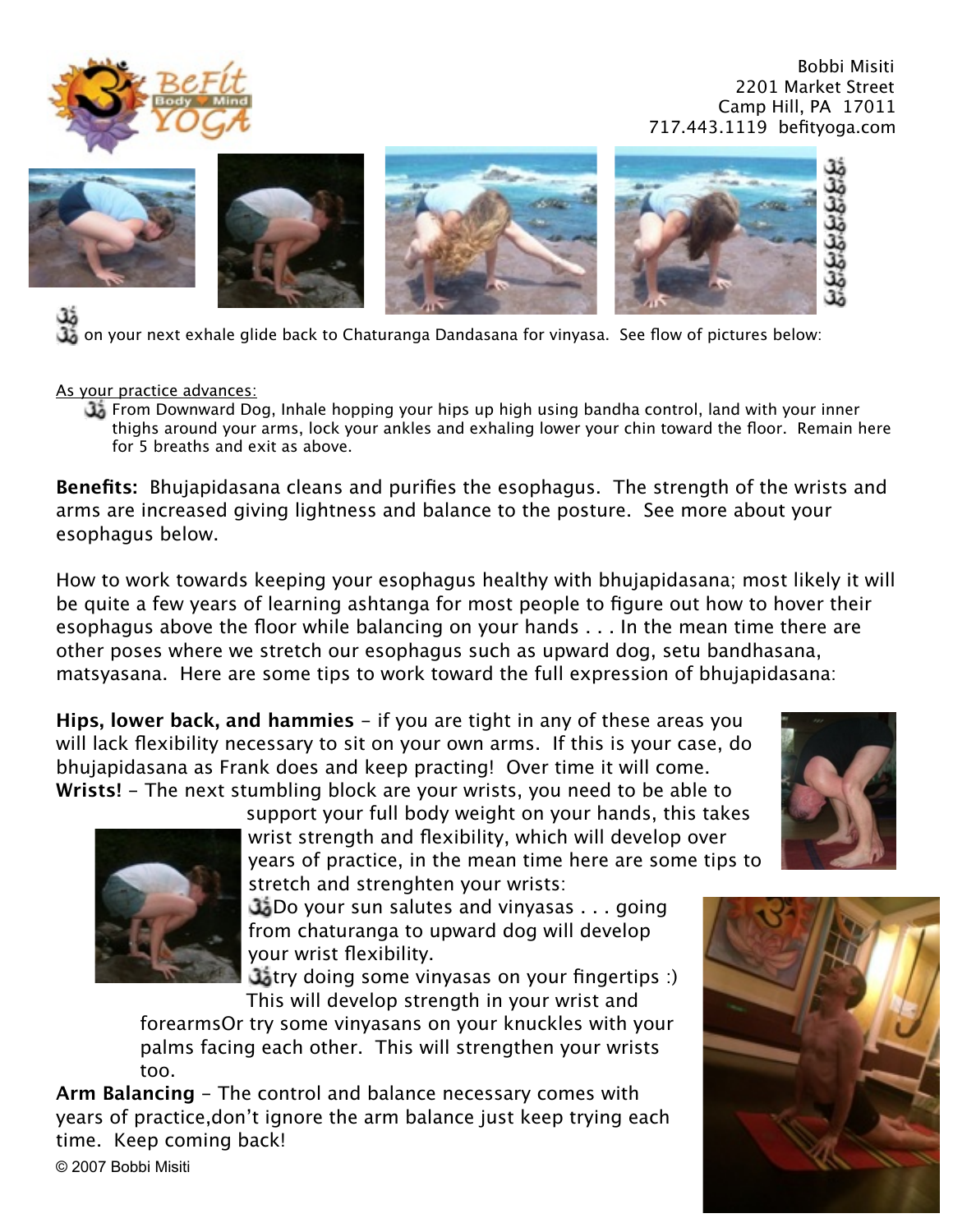

Understanding the mechanics of the human body will help you find balance such as keeping your weight over your hands instead of behind them, gripping the floor using your hands, learning how to bend your elbows and sink down vs. tipping forward which causes a klunk on your head.

other tips to help: Get your hips as close to your shoulders as you can, then let your knees go wide toward your elbows and grip your arms with your legs! [Lightness and Bandhas - See Nov. 2013 and Sept. 2012 monthly topics: http://](http://www.befityoga.com/philosophy-lifestyle/topic-of-the-month/)

www.befityoga.com/philosophy-lifestyle/topic-of-the-month/

Bhujapidasana is about our esophagus -- the way our food gets from the earth to our stomach . . . The esophagus is a membraneous tube for the passage of food, it is also called the 'gullet'. You may not be aware of your esophagus until you swallow something too large, too hot or too cold . . . or until it troubles us . . . but it has an important role just as the liver, pancreas, etc.

The esophagus is known as the anna nala in yoga terms. Anna means food, and Nala is a root word to nadi meaning stem or hollow reed (a species of reed, Amphidonax Karka that is eight to twelve feet high). Nala or nada means motion, so nadi is representative of energy in motion in a vessel :)

Yogic texts cite 72,000 nadis or flows of energy throughout the human body (some even more!). These nadis can be:

- Physical; such as arteries, veins, lymphatic vessels, and nerves
- Mental; such as thought currents
- Psychic; such as dreams or visions
- **35** Pranic; such as chakras or in TCM acupuncture meridians

Our yoga practices are designed to open up all these nadis to allow energy to flow through our body. This may be harder to understand in terms of pranic energy; but if we apply it to nadis such as arteries or the esophagus we can easily understand the importance of keeping our nadis open for energy and matter to flow freely thoughout the body. In the same way a blocked artery is detrimental -- so too is a pranic nadi that may be blocked.

To give you another perspetive, if one of your arteries is blocked you have a heart attack; if one of the capillaries to your knee is blocked you will have a "knee attack" -- tissue will die around your knee due to lack of blood flow and O2, you might not die but you may have some pain around your knee.

Bhujapidasana helps maintain elasticity of the esophageal tube. Keeping your esophagus flexible prevents many diseases such as hiatal hernia, esophageal constricting, and GERD. As we learn about bhujapidasana and our espophagus we will also learn ways to prevent these common esophageal predicaments.

**The esophagus is the beginning of the GI** (gastro-intestinal) tract. It passes from the back of the oral cavity, behind the trachea, thyroid, behind the heart, through the diaphragm, to the stomach **and is 9-10 in**. or 23-25 cm long.

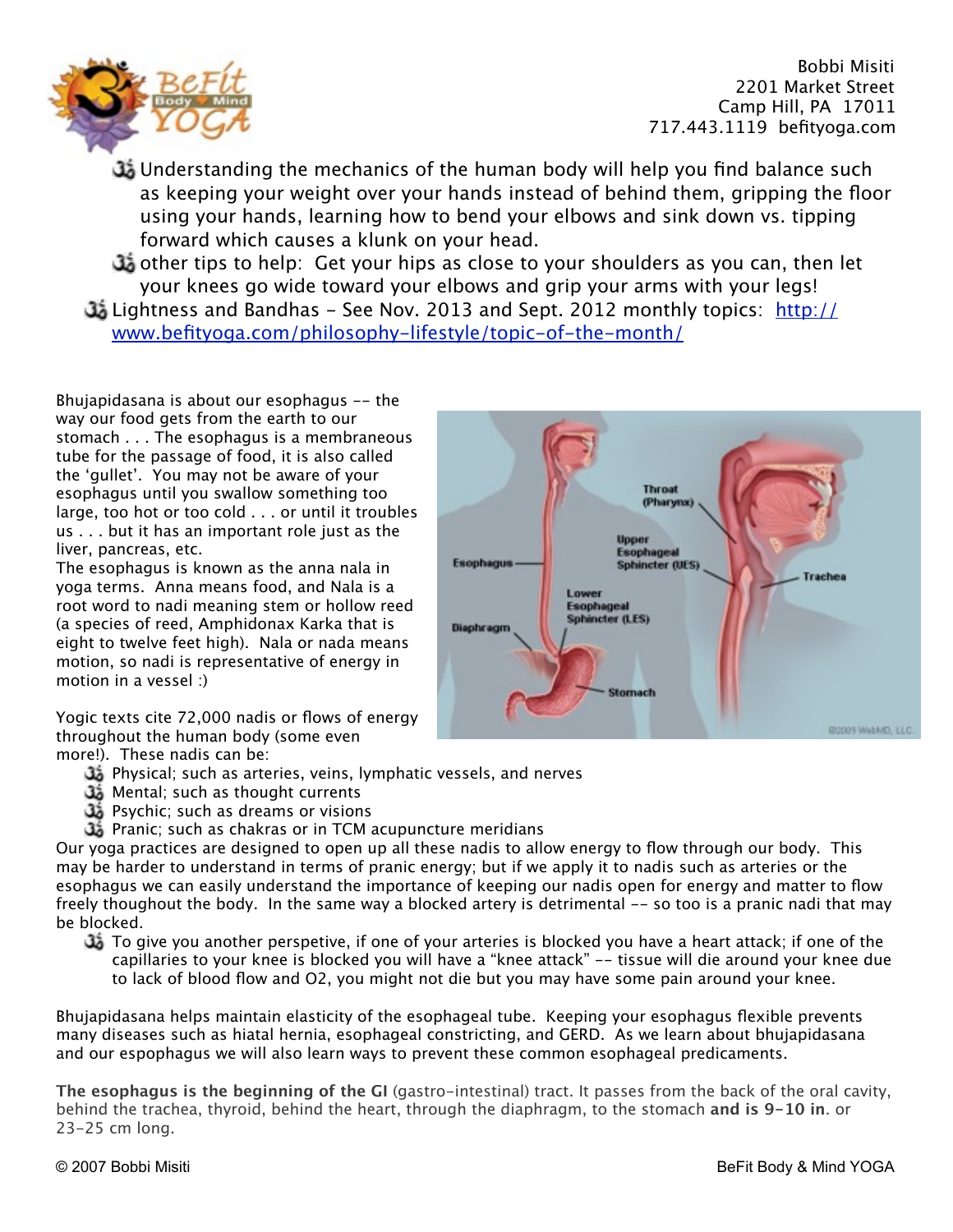

**Like the rest of the GI tract, the esophagus has a peristaltic movement** (movement of food and matter through our "tubes" by the smooth muscle contraction). **If there is rigidity in the throat this peristaltic movement is inhibited**.

## **Tension in the esophagus is what commonly leads to esophagus predicaments:**

**In the English language we have expressions like, "lump in your throat", "cat got your tongue", "choked up" and "gagged with a spoon". These all allude to mechanical strain in the upper esophagus. Whenone part of an organ is not functioning properly it efects not only the whole organ but also other organs in coordinates with.** 

- The epiglottis is a thin elastic cartilaginous structure located at the root of the tongue that folds over the glottis to prevent food and liquid from entering the trachea during the act of swallowing. At the top, the esophagus descends behind the epiglottis The epiglottis is what we use to make the sound of the ujjayi breath. Strain or holding in the esophagus can make the clear resonance of our yogic breathing difficult.
- In the esophagus, this tightness may show up as belching, hiccups, dry throat, excess coughing, heartburn, scratchy throat, difficulty swallowing, etc.
- In the rest of the GI tract it may reflect gas, diarrhea, hemorrhoids, digestive issues, etc.

**The narrow muscular tube of the esophagus passes behind the trachea, the thyroid cartilage wraps around it, the aorta wraps around it, it fits through a hole in the diaphragm and becomes the broad holding sac of the stomach . . . any tension in any of these organs from your thyroid, to your heart (specifically your aorta), to your trachea, your diaphragm, and your stomach can cause esophageal tension** (Netters Anatomy Plate 221 see photo to right).

The esophagus perforates the diaphragm at the posterior margin of the diaphragm. This is where the crus (central tendon) of the diaphragm attaches to the spine (T12-L2). This is also where the origin of the psoas fibers inter-weave with the fibers of the respiratory diaphragm and attach to our spine.

When there is constriction in the diaphragm due to improper breathing, stress or trauma, the esophagus may be constricted.

## **Esophageal Constriction**

Deep breathing and practicing poses that stretch the esophagus like bhujapidasana, setu bandasana, upward facing dog, and other postures where we extend our cervical vertebrae relax the esophagus and allow it to do its job -- move food and fluids along their way . . . **If you sufer with esophageal dysphagia (which is a more severe form of esophageal constriction) most common in obese individuals with syndrome X symptoms pay attention to the food you are putting in your mouth -- your body may be saying I don't want to put that in here!** Here are some other natural options to help deal witht the symptoms while you learn Ashtanga yoga, to breathe deep and relax!:

Sipping warm water . . . or as I heard it explained "cofee or tea temperature hot" helps relax the esophagus and may help prevent the constricture.

## $Bobbi$  Misiti 

2201 Market Street Camp Hill, PA 17011 717.443.1119 befityoga.com